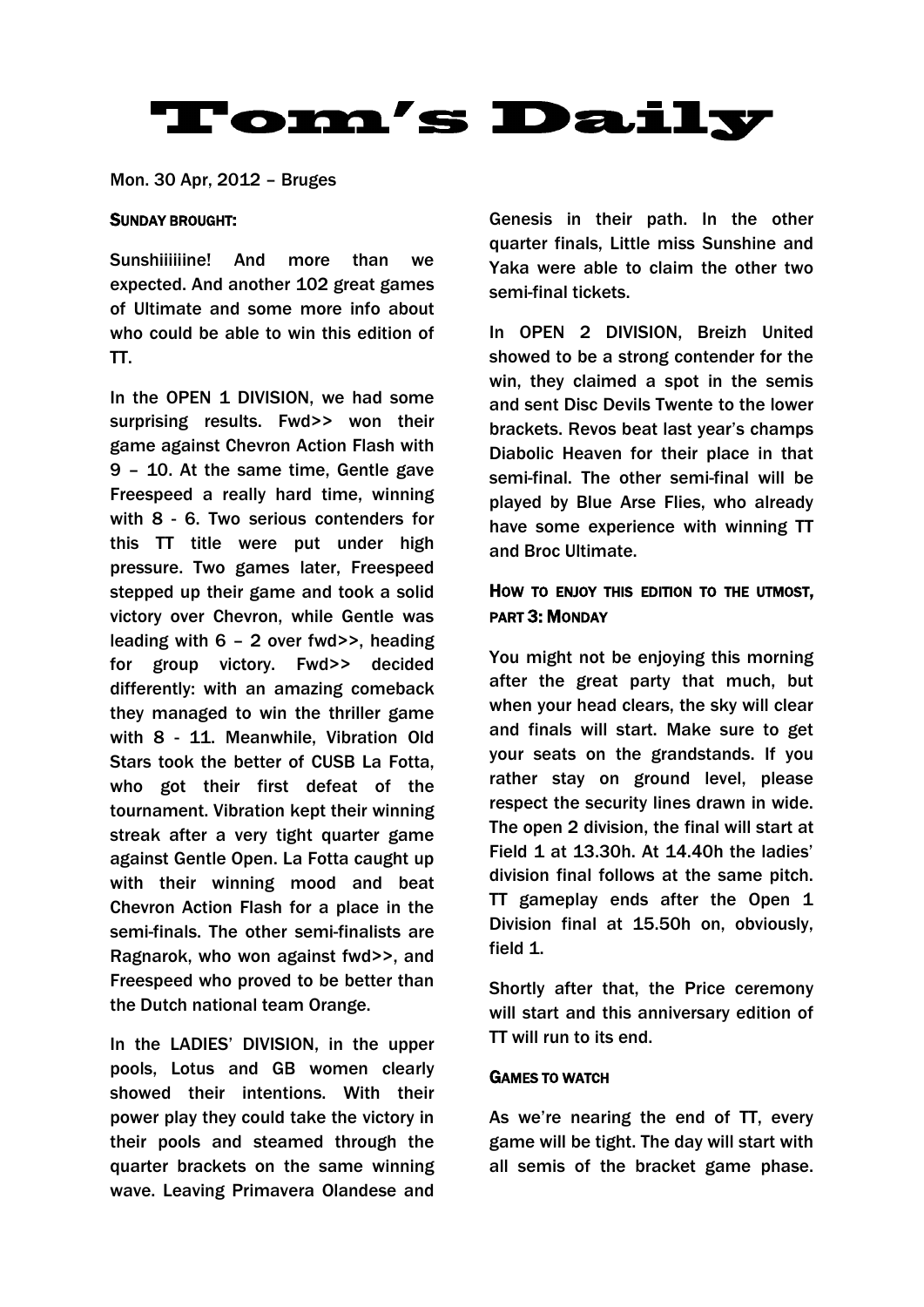Exact timing for the finals is listed above.

# ZOOMING IN: THE PARTIES

Are you still seeing blurry? Does your head feel like you just did the sickest face plant indoor? Not to worry, it means you had a great party, or that you couldn't see a thing in the gym and fell flat on your face. Anyway, we hope you had an awesome party or parties, if you read this paper and knew where to find them.

# "WHEN I SAY FREEZZZ, YOU SAY BEEZZZ"



Yes, that's right. We all had ourselves a little, fancy reception to celebrate 25 years of Freezzz Beezzz, 20 years of Tom's Tourney, and A LOT of good times. To all those attending it's an honour to be able to celebrate this history, filled with good times, great battles and even greater memories. A big shoutout to both of the founders Jan Loontiens and Guido De Meulenaere, who helped found Ultimate in Leuven where they were studying at the time and brought it to Bruges and started the now legendary FreezzzBeezzz. Another big shoutout to Glenn Nolf, for putting in the massive amount of efforts he has done over the years.

If you read this today and see them walking by, please give them a warm thank you. Oh, and one thing else, it was a true pleasure seeing the crowd shaking it like a polaroid picture and even trying some Macarena moves while the sun set over Bruges. Cheers for FreezzzBeezzz !!! Can't wait for the 30th or even 50th birthday !

#### ZOOMING IN: LOTUS, FLOWER OF SWITZERLAND

In the ladies division Lotus from Switzerland stormed to a well-deserved place in the semi-finals. Although they won two of their upper poule games with quite a big margin, they never felt like it were easy victories, according to (Belgian) teammate Jane. The biggest battle they held was against the Irish ladies of Little Miss Sunshine who have earned a spot in the other semi-final (against GB Women). The game between Lotus and LMS started off quite bad for the Swiss ladies, being 2-0 down after only a few minutes. Points lasted long and the conditions were anything but perfect. Both teams struggled with the wind and threw way too many turnovers for their respective level of play. Wind seems to be nobody's, at least no Ultimate players real friend :) Luckily for the Swiss ladies this universe point ended in their advantage. After that the Dutch ladies from Primavera Olandese awaited in the quarter final on field 1. Lotus seemed to struggle just a little more than they expected but still took a seemingly well-deserved victory over the former TT champs Prima to earn their spot in the semi-final. Lotus from Switzerland will be taking on Yaka and this promises to be a nice battle between two teams who have known each other for quite a while now.